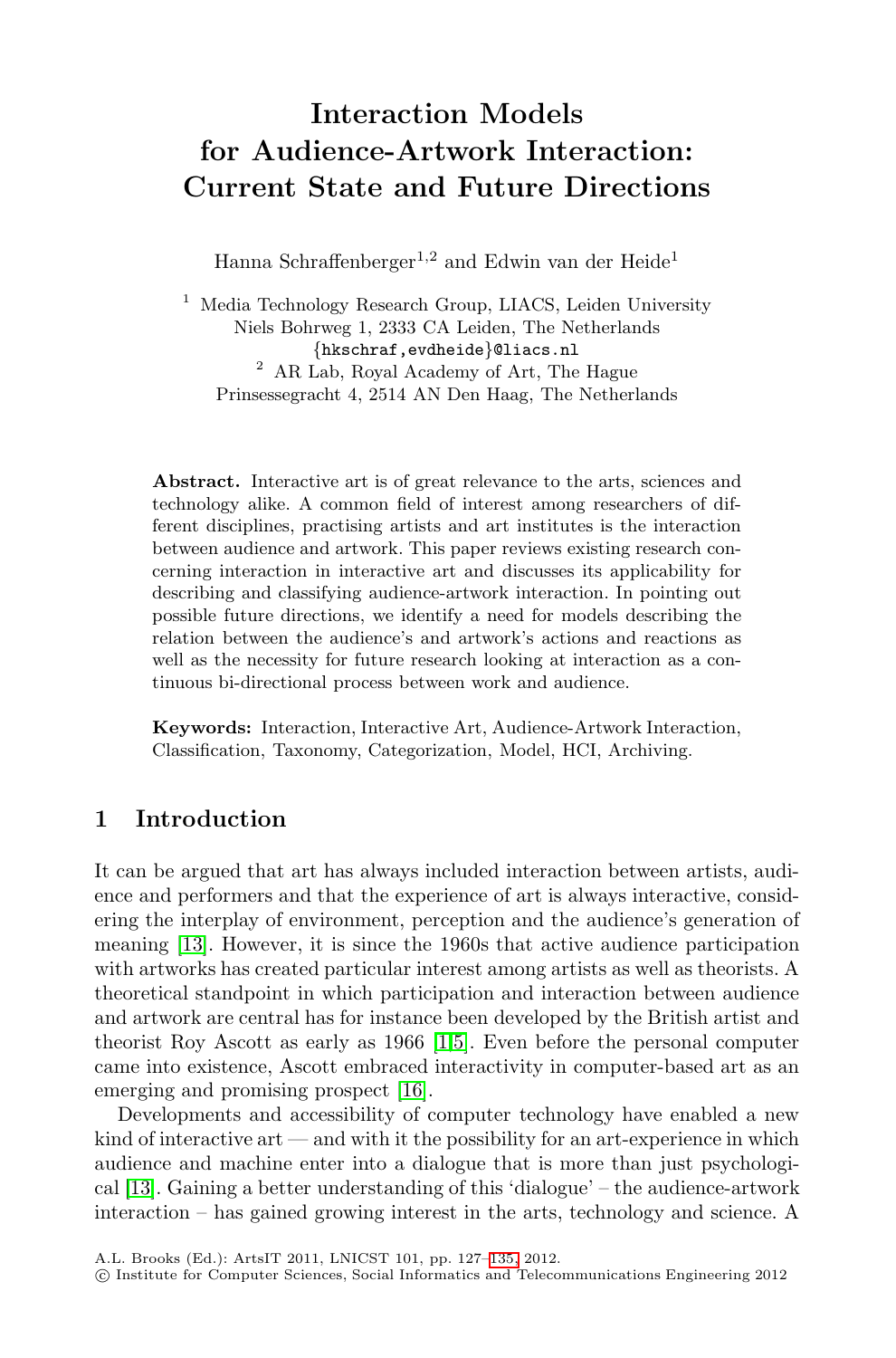#### 128 H. Schraffenberger and E. van der Heide

structural model for interaction in interactive art will inspire artists to break out of existing habits and facilitate the development of novel forms of interaction, help curators and art experts when comparing artworks as well as support museums and institutes in archiving and categorizing their collections. Modelling the [int](#page-1-0)eraction between artwork and audience will furthermore be relevant to research in human-computer interaction ([HC](#page-5-0)I) and elucidate possible differences between interaction in gen[er](#page-7-1)al multimedia applications and interaction in an art context. Most importantly, the development of models describing audienceartwork interaction will go hand in hand with a deeper understanding of interaction in interactive art. Gaining this understanding can be considered one of our main goals.

<span id="page-1-0"></span>In this review paper, we survey relevant publications on interaction and interactive art (Section 2), discuss shortcomings of existing research to serve the purpose of describing audience-artwork interaction (Section 3) and conclude necessary directions for future research (Section 4). The paper is written from the perspective of media art research and considers publications by scientists, artists as well as well as contributions by media art institutes. Sociological and psychological studies on interactivity are beyond the scope of this paper. The main selection criterion for the inclusion of publications in the survey has been their applicability for describing audience-art[wo](#page-8-3)[rk i](#page-8-4)nteraction.

### **2 Literature Survey**

A prominent figure in interactive art research is the artist and scientist Ernest Edmonds. As early as 1973, Edmonds and Cornock responded to the advent of computer-based interactivity in art and proposed a new concept describing possible relationships between artist, artifact and audience [3,13]. Notwithstanding the age of the publication, the topics addressed and models described are still relevant in interactive art research today. Their categorization which differentiates between *static*, *dynamic-passive*, *dynamic-interactive* and *dynamicinteractive (varying)* art systems has often been used, also in more recent publications. In [5], Edmonds, Turner and Candy outline and extend the originally proposed categories: in *static systems*, the artwork does not change while in *dynamic-passive systems* the art object changes in response to the physical environment or the artist's program. Audience-artwork interaction is reflected in *dynamic-interactive systems*, where the vie[wer](#page-8-5)/participant has influence on the art system. The same holds true for *varying dynamic-interactive systems*. Additionally, their behaviour changes, as the systems specifications are modified by a human or software agent. Next to illustrating the categories with artworks by Edmonds, their publication promotes collaborations between technologists and artists and points out that the field of designing interactive art systems can provide a substantial area for future research in user interaction.

The fact that research in user interaction can likewise be relevant to the genre of interactive art has been discussed by Edmonds as well: [6] considers HCI methods and knowledge important to interactive art and suggests that a critical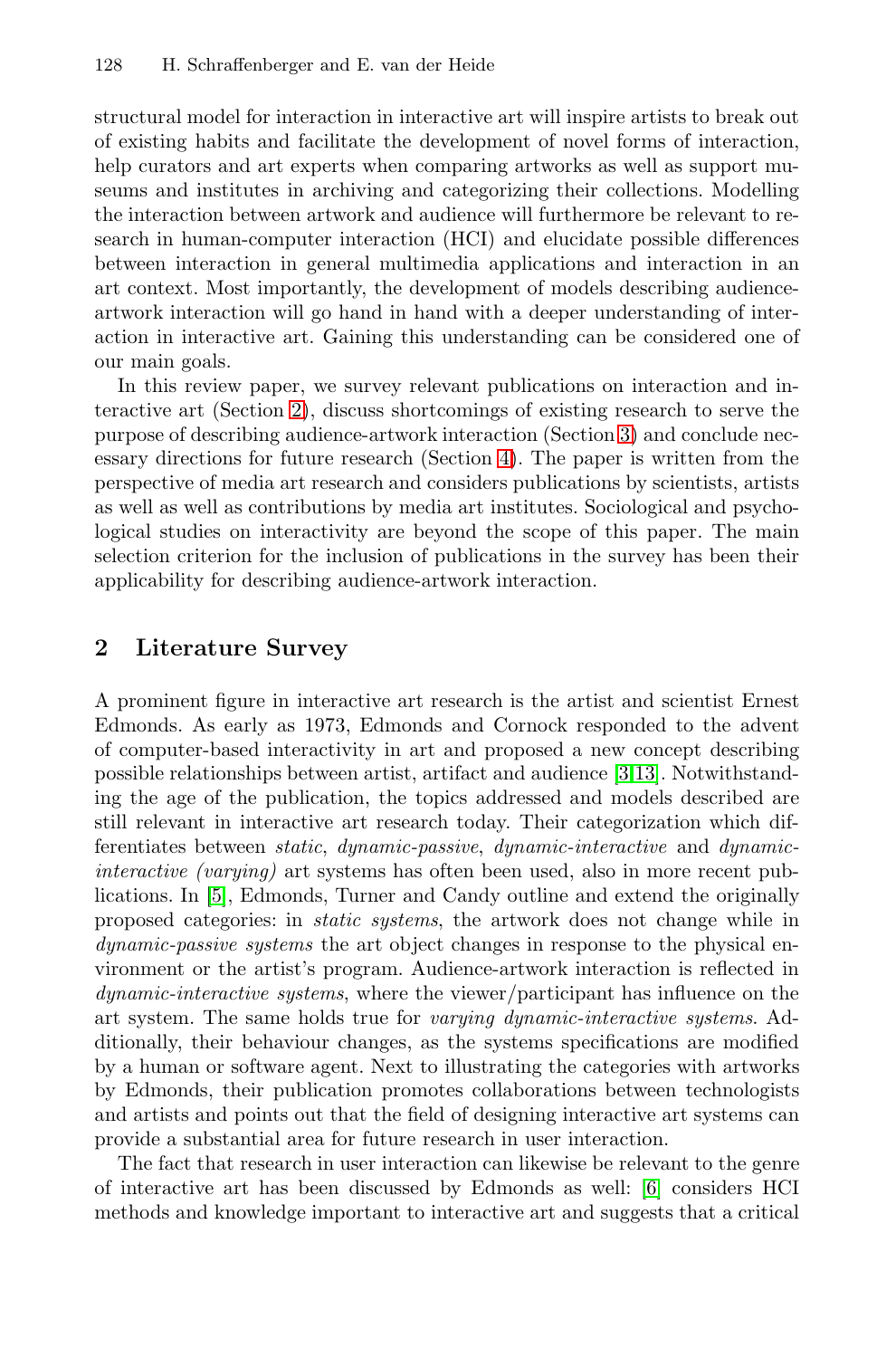language is needed that can be used to describe, compare and discuss interactive digital art. The text identifies the practice and research known as *experience design* as especially important for interactive art as this field – unlike early HCI – does not focus on interface design but provides a collection of methods that focus on understanding user/audience experience.

A similar strong focus on audience experience is found in [4]. Costello et al. describe a study into the experience of the artwork [Iam](#page-8-7)ascope and focus on four categories of what they call 'embodied experience', originally proposed by the creator of the work, Sidney Fels: *response*, *control*, *contemplation* and *belonging*. Their publication identifies different classes of movements, vocabulary and behaviour associated with the different categories/stages and adds another stage – *disengagement* – which encompasses patterns that occur around the participant's decision to leave the exhibit.

A rather specific perspective has been taken by two artists, Sommerer and Mignonneau, whose computer installations integrate artificial life and real life [19]. Their text proposes the principle of what they call *non-linear or multi-layered interaction* – interaction which is easy to understand at the very beginning but at the same time rich "so that the visitor is a[ble](#page-7-2) to continuously discover different levels of interactive experiences." Considering existing interactive artworks, the authors distinguish two types of interaction. Firstly, *pre-designed* or *pre-programmed* paths of interaction, where the viewer can choose a path but where the possibility of discovering unexpected paths of interaction is rather limited. Secondly, interaction in which *evolutionary* processes play an integral role, creating unpredictable and open artworks.

One of the most extended and comprehensive attempts at describing characteristics of interactive artworks yet has been made by Bell [2]. In his dissertation the author identifies 40 characteristics of participatory works of art that use computer technology. Relevant in our context is for example his approach of describing the time based relations between actions. Bell differentiates between two main temporal relationships – *synchronous* and *asynchronous* interaction – and points out how temporal relations relate to the perception of cause and effect. In *synchronous* interaction, events taking place at the same time. *Asynchronous* interaction is characterized by events occurring at different times and is likely to bring about cause-effect reasoning. Regarding interaction between humans and computers in the arts, the author follows a machine-independent approach based on "the input/output  $(I/O)$  routes of humans": sound, vision, taste, smell and touch. As those are less likely to change than technology, he proposes different combinations of those inputs and outputs as a defining characteristic of the interaction. Aiming for an easily remembered method to evaluate individual artworks, Bell summarizes the proposed characteristics of participatory works by the degree of control a participant has. An important aspect of this approach concerns the development of a score which describes the change of control over time by plotting the changes in degree of control on a horizontal line like a musical score.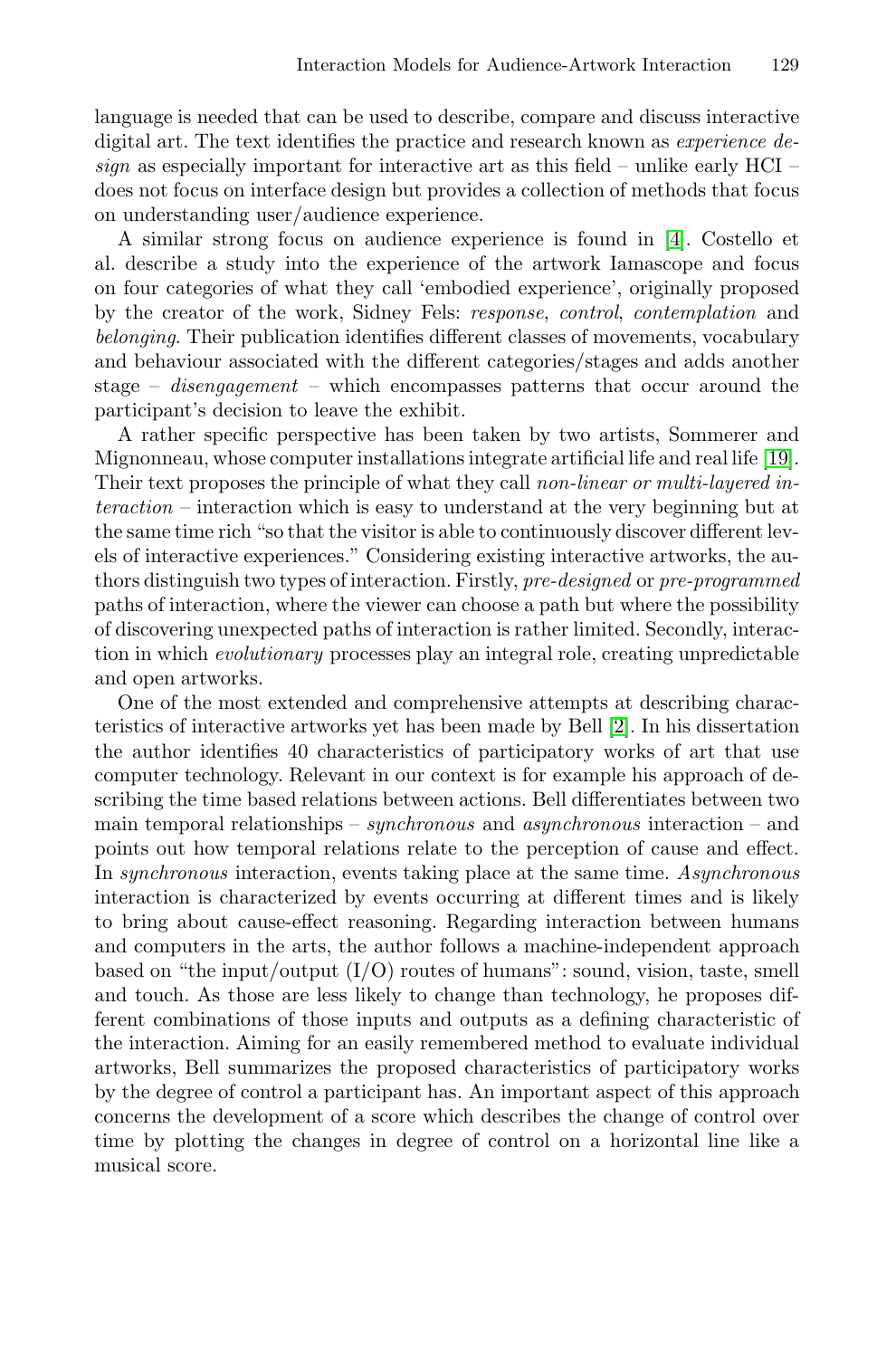#### 130 H. Schraffenberger and E. van der Heide

The idea of using a score in order to describe digital artworks has also been explored by Rinehart who presents a formal notation for scoring digital media art [18]. Rinehart builds upon the analogies between digital art and music and considers a score-li[ke m](#page-8-8)echanism to formally describe media artworks. His proposed Media Art Notation System (MANS) has three levels of implementation that are progressing from simple to more complex. It uses descriptive metadata, XML markup, text, images and other media to document a specific work and ideally could serve as a guide for re-creating the described works.

Important contributions to our field of interest furthermore come from media art institutes with an interest in categorizing and archiving (interactive) media art. One classification of media art relevant to interactive art is provided by the V2 Institute for the unstable media [22]. Their research on '*capturing unstable media*' has resulted in an interaction model which describes several parameters. *Time flexibility or interaction synchronicity* indicates whether the interaction can be experienced at any time or needs to take place at a specific moment and distinguishes between scheduled and not-scheduled. The *interaction location* is classed either as specific or undefined and so indicates whether the interaction has to happen at a specific location or can be experienced at any location. The *user number* takes three possible values: single user, group user and audience. The user number is further classified by defining the *minimum number of users* and *maximum number of users*. The intensity of interaction is described by the *interaction level*; the parameter can take the following values: observational, navigational, participat[ory](#page-8-9)[, co](#page-8-10)[-au](#page-8-11)thoring and intercommunication. The last parameter, *sensory mode* indicates which senses of the user are involved in the interaction process and distinguishes visual, auditive, olfactory, tactile and gustative. Their study also points out important areas for future research as for example the inclusion of more complex parameters such as *input and output of the interaction*, the *direction of the communication* and a precise description of the user's actions.

A complementary research project has been conducted by the Ludwig Boltzmann Institute Media.Art.Research. [10,11,12] in the context of the Prix Ars Electronica [17]. Working towards detailed differentiations within interactive art, several versions of a taxonomy have been presented. The taxonomy of interactive art builds upon a comprehensive study of existing vocabulary; categories and keywords have been developed and evaluated based on entries in Ars Electronica's archive and competition as well as based on expert feedback. Furthermore, additional keywords used by artists to describe their submitted works have been collected. In the taxonomy presented in 2008, nine keyword categories serve to describe interactive artworks. Interaction is primarily addressed by the categories *interaction partners*, *the performer (visitor) does* and *the work (project) does*. Keywords for the participant's/performer's actions include: observe, explore, activate, control, select, participate, navigate, leave traces, co-author, collaborate, exchange information and create. The corresponding category *the work (project) does* considers: monitor, serve as an instrument, document, enhance perception, offer a game, enable communication, visualize, sonificate, transform, store, immerse, process,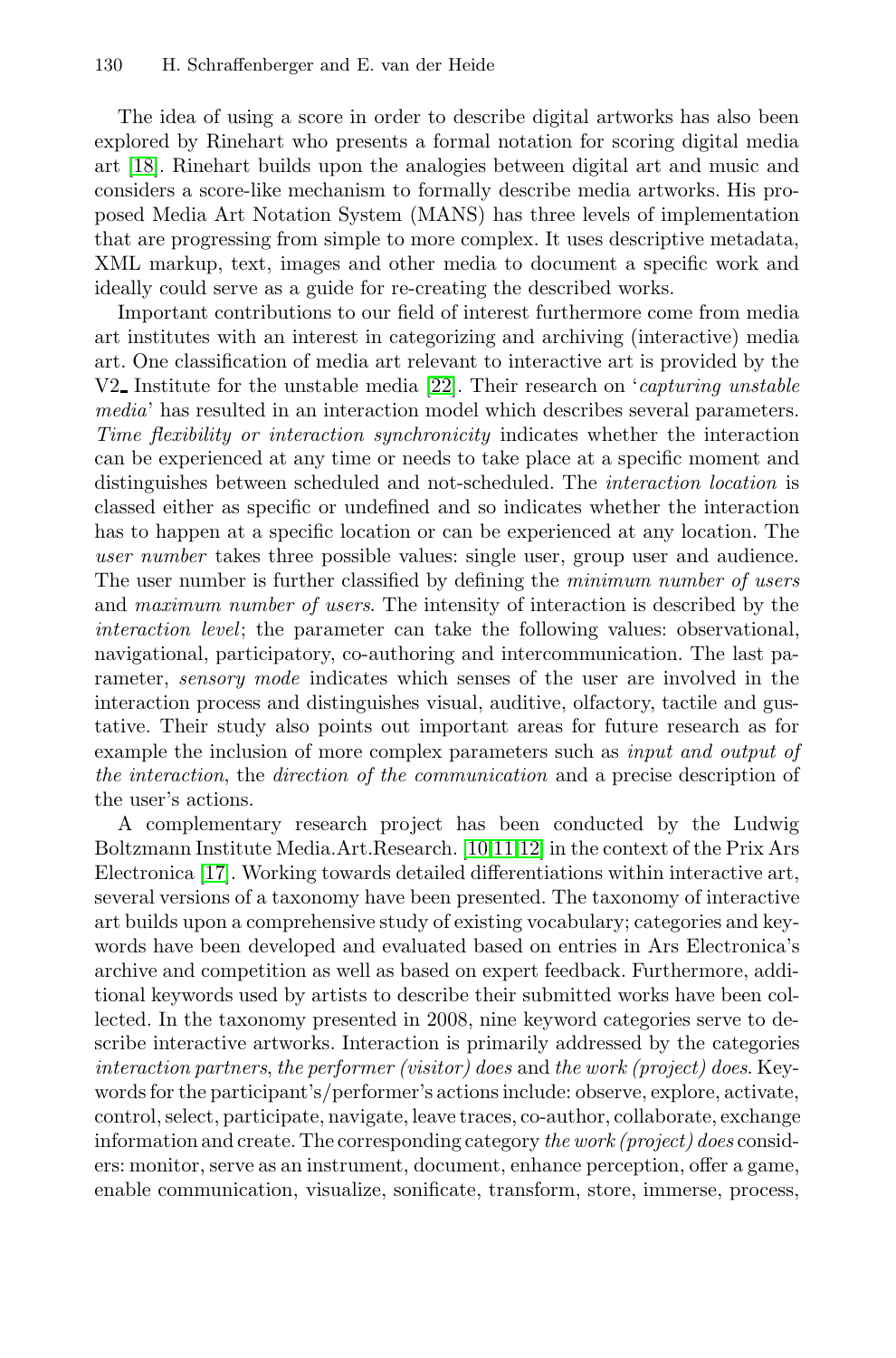mediate and tell/narrate. It is noteworthy that the keyword category *interaction partners* is not limited to interaction between audience and artwork but allows for several different constellation such as interaction between audience members.

Another notable contribution to taxonomies of interaction in the arts has been presented by Beryl Graham as part of her doctoral thesis [7]. In the chapter *Taxonomies of 'kinds of interactivity' within art* Graham summarizes existing approaches, and consequently develops her own re-interpretation of an unpublished model by Cornock and Edmonds using the metaphor of *conversation*. Her resulting common-language taxonomy uses descriptions of different verbal exchanges and collates audience-artwork interaction with having a real conversation.

In [20], Sparacino et al. discuss authoring techniques for interactive spaces. The authors provide a taxonomy of interactive systems which classifies interactive media applications as *scripted*, *responsive*, *behavioural*, *learning*, and *intentional*. In *scripted systems* the interaction is often restricted to triggering the presentation of new material. In *responsive systems* the system is defined by a series of mappings between user input and system output. In those systems, the same action of the user always results in the same response by the system. In *behavioural systems* the response of the system is dependent on the sensory input as well as on its own internal state. Here, the same sensor measurement does not always result in the same response — the interaction depen[ds](#page-8-12) on the interaction context which affects the internal state of the system. *Learning systems* are able to learn new behaviours and to modify existing ones. Finally, *intentional systems* are introduced by the authors as a new modelling technique for creating interactive experiences. In intentional systems a perceptual layer is added between the sensory input and the response of the system, which provides the software agent with an interpretation of the audience's actions and intentions. Here, sensor data is first interpreted and then mapped to a response action.

A rather unique ta[xon](#page-8-14)omy for media art has been envisioned by Gwilt [8]. [Th](#page-8-13)e author argues that "a visual taxonomy for New Media Art is an interesting benchmarking device that might be used to establish the parameters of this new genre." Accordingly, he proposes a set of visual icons which can be divided into symbols that describe the composition of the work and those documenting the intended interaction between the viewer and the work.

Taxonomies of interaction in the broader field of mu[ltim](#page-8-15)edia are also of interest, as they can b[e a](#page-8-14)pplied to interaction in the interactive arts. A classification originally proposed in [1[4\] an](#page-8-7)d later applied in [9] distinguishes between different levels of interactivity in mu[lti](#page-8-0)media applications: *passive* interaction, in which content is presented linearly and users can only start and stop the presentation of the content; *interactive*, where users can navigate through the content and *adaptive*, in which users can contribute content and control how their content is used. This broader classification has in return influenced the more specific attempts of categorizing interaction in interactive art. Trifonova, Jaccheri and Berguast [21] build upon the latter categorization [9], the differentiation between pre-designed and evolutionary interaction presented in [19] and the varying relationships between artwork, viewer and artist described in [5]. By using the three properties *interac-*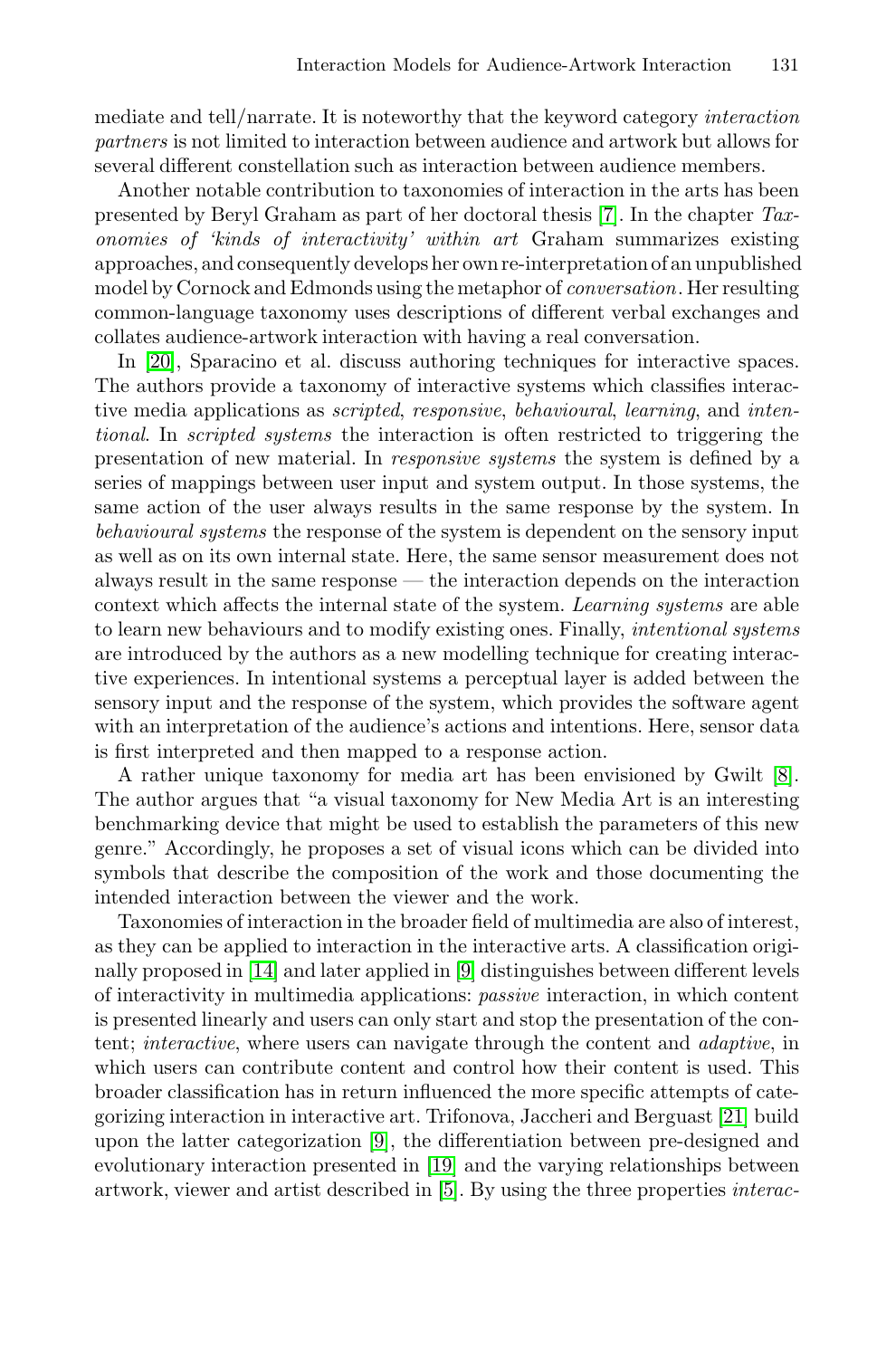#### 132 H. Schraffenberger an[d](#page-8-16) [E](#page-8-16). van der Heide

<span id="page-5-0"></span>*tion rules*, *triggering parameters* and *content origin*, they provide a table which covers all of their refereed interaction types. The resulting model considers static and dynamic *interaction rules*; human presence, human actions and the environment as *triggering parameters*, and user input, predefined content by the artist and generated/algorithmic content as possibilities for *content origin*.

A similar approach is followed by Nardelli [15]. The author characterizes and compares interactive digital artworks by approaching "Digital Artworks as Information Technology intensive systems for which spectators are involved in the production of the artistic output." He looks at an artwork as an information system which processes a given input in order to produce a desired output. Nardelli's proposed classification frameworks knows three dimensions: the *content provider*, who produces the raw material which is then processed by the artwork; the *processing dynamics*, describing the variability of the processing itself and the *processing contributors*, the sources which are affecting the processing dynamics.

## **3 Discussion and Future Directions**

The variety and richness of existing approaches suggests the [re](#page-8-3)levance of interac[tio](#page-8-0)n in i[nt](#page-8-17)eractive art as a broad and interdisciplinary field of research. Although widely discussed, many important aspects of audience-artwork interaction have been left untouched or require further investigation. The following discussion points out those aspects and illustrates the need of a structural method for describing and thereby better understanding interaction in interactive art.<sup>1</sup>

Many of the surveyed publications can be seen as a valuable basis for future models of interaction in interactive art. Research by Edmonds and Cornock [3] has already served this purpose and constitutes a f[ou](#page-8-6)ndation in several succeeding works (see e.g. [5] and [7]). Although remarkable in envisioning and describing interaction in art as early as 1973, their work only provides very generic classifications and does not yet facilitate finer differentiations within the proposed categories. Considering our interest in audience-artwork int[er](#page-7-2)action, differentiations within *dynamic-interactive systems* and *varying dynamic-interactive systems* form a desirable goal of future research.

Another aspect open for future investigations lays in the integration of research focusing on specific aspects, such as audience experience (e.g. [4]), within a comprehensive model of interaction.

More encompassing attempts on the other hand are not necessarily directly applicable either — they quickly result in very complex models which can not easily be used. One example of a comprehensive approach – the study by Bell [2] – solves this by summarizing the complex possible combinations of characteristics by the degree of control a participant has in an interactive artwork. Unfortunate

We want to point out, that many of the publications summarized above were not intended to serve the purpose of providing a comprehensive model of interaction in interactive art. Therefore, showing shortcomings in serving this purpose should not be understood as critique of the works per se.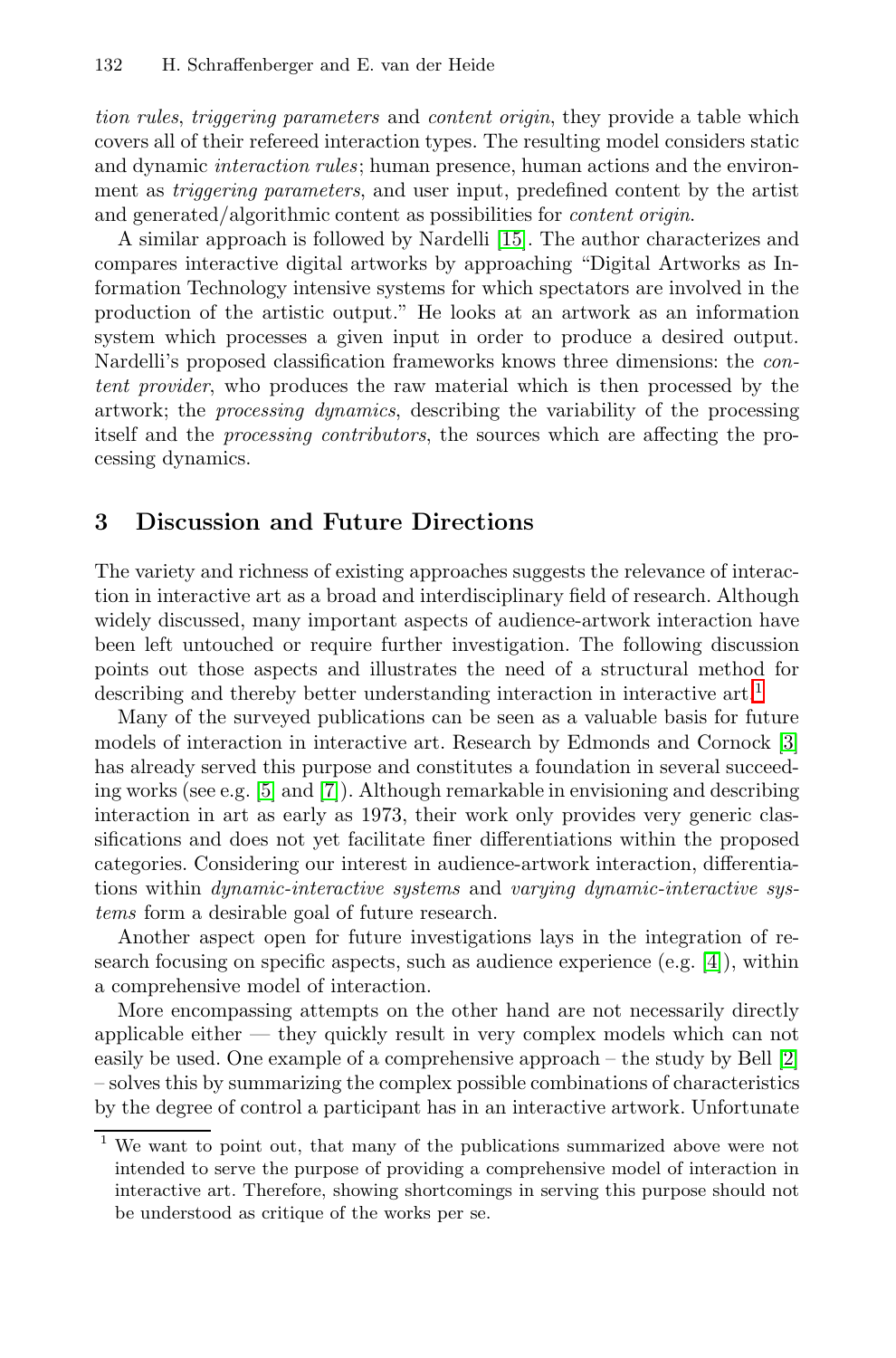for our purposes, this introduces a strong focus on t[he h](#page-8-7)[um](#page-8-18)an contribution to the interaction and does not include aspects such as the level of control the computer has. Coping with detailed descriptions of interaction while remaining applicable is one of the challenges of future studies on the topic.

Another motivation for future research is the fact that often only few interactive artworks have served as a reference (see e.g. [4]). Consequently, further research is needed in order to evaluate the general applicability and relevance of results gained when studying interaction with a small amount of artworks.

Research done by artis[ts i](#page-8-8)n the context of their art practice (see e.g. [19,20]) raises similar issues. Frequently, such studies are primarily relevant in their specific artistic context. It still has to be shown whether the specific approaches are meaningful and applicable in more general contexts as well. Either way, research realized in the context of artistic practice proposes interesting differentiations and points out possible dimensions to be considered in the future.

An important shortcoming of many classifications lays in the fact that they [d](#page-8-14)escribe interaction purely by its 'parameters' and thereby disregard the possible relationships between them (see e.g. [22]). A crucial instance is found in [12,10,11], which acknowledges the artwork's and viewer's actions as defining factors, but lacks possibilities to describe the inherent relation between them. Nevertheless, these studies provide a strong basis of keywords and parameters to incorporate in future research and illustrate the remaining challenge of describing their relations and dynamics.

When considering [m](#page-8-14)[ode](#page-8-13)ls intended to describe interaction in a multimedia context such as  $[9]$ , we have to be aware that those – although applicable to interaction between artwork and viewer – do not necessarily provide a level of detail suited for the often rather special aspects of interaction in interactive art. As we are interested in understanding the specific characteristics of audienceartwork interaction as well as in highlighting distinctions between different types of interaction in the arts, those more general approaches can serve as starting points but have to be refined in order to facilitate meaningful classifications in the art context. In line with this, [9,14] call attention to the relationship between interaction and content and can help us id[ent](#page-8-15)ifying pieces belonging to the interactive art genre. Adapting their taxonomy, we can distinguish between art in which interaction serves as a means of accessing the artwork's content on the one hand and works, in which interaction has been used as artistic material and constitutes an integral part of the artwork on the other hand. In our opinion, the latter works form the emerging genre of interactive art relevant to future research on audience-artwork interaction.

A last common shortcoming of existing research for our purposes is the understanding of interaction as a one-way process. One example is found in [21], which considers how the artwork is influenced by the audience and the surroundings but not how the artwork might influence audience reactions in return. Similarly, Nardelli [15] looks at an artwork as an information system which processes a given input in order to produce a desired output and thereby ignores that interaction is a continuous bi-directional process. We consider the feedback loop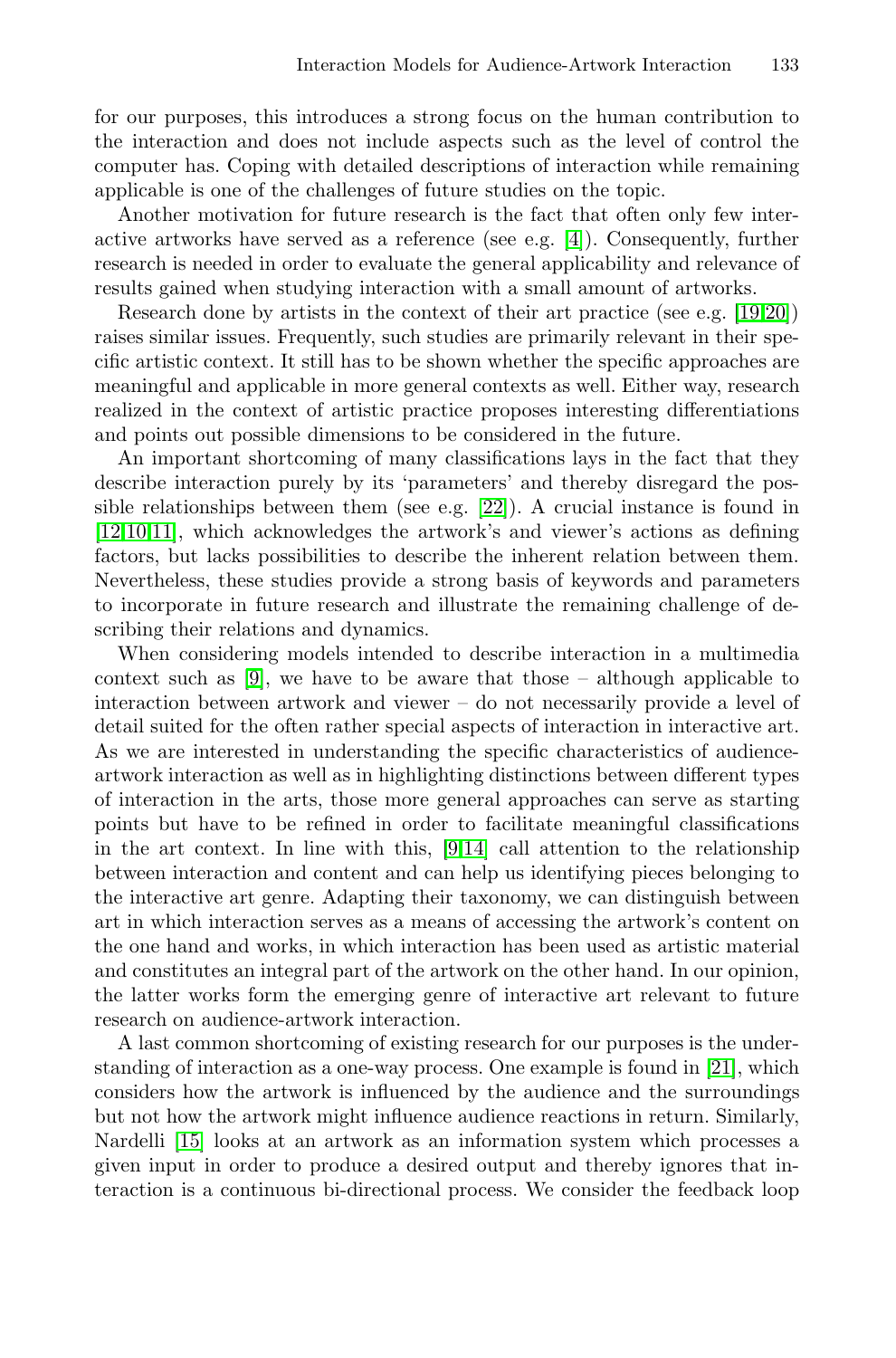and continuous process between audience and work important aspects of many interactive pieces and recognize their relevance in future research.

<span id="page-7-1"></span>Looking at the presented collection of existing research with respect to its applicability for better understanding and describing audience-artwork interaction, we find – although not conclusive on their own – the presented divergent approaches have the potential to compensate for each other's weaknesses and complement one another in their strengths. As a next step, possibilities of incorporating results from the presented publications in a comprehensive model could be explored.

## **4 Conclusion**

In the course of the presented review, we have highlighted the need for future research into audience-artwork interaction and pointed out possible future directions. In addition to summarizing publications which can serve as a strong foundation for further studies, we have recognized challenges and identified the necessity for future research looking at interaction as a continuous and bi-directional process. The lack of models describing the relationship between defining parameters such as the actions and reactions of audience and artwork has been recognized. By distinguishing between artworks with interaction as integral part of the work and artworks that use interaction to facilitate their contents, we have provided a criterion for identifying pieces belonging to the interactive art genre.

Concluding our review of relevant literature in the knowledge that existing studies as a whole form a good basis for future research, we want to point out that much relevant work in interactive art is actually shared not by means of (scientific) publications but by artworks themselves. Future work should therefore not only build upon existing research but at the same time derive information from examining interactive art pieces and interacting with interactive artworks directly as well as draw from exchange with practising artists and conducting experiments.

<span id="page-7-0"></span>We have promoted the term 'audience-artwork interaction' and hope it will serve as a unifying label for future work addressing the discussed topics and thereby foster accessibility as well as exchange among the variety of disciplines contributing to this field of research.

## <span id="page-7-2"></span>**References**

- 1. Ascott, R.: Behaviourist Art and the Cybernetic Vision. Cybernetica: Journal of the International Association for Cybernetics  $9(4)$ ,  $247-264$  (1966);  $10(1)$ ,  $25-56$ (1967). Excerpted in: Packer, R., Jordan, K. (eds.) Multimedia: From Wagner to Virtual Reality, pp. 95–103. Norton, New York (2001)
- 2. Bell, S.C.D.: Participatory art and computers: identifying, analysing and composing the characteristics of works of participatory art that use computer technology. Doctoral thesis, Loughborough University of Technology (1991)